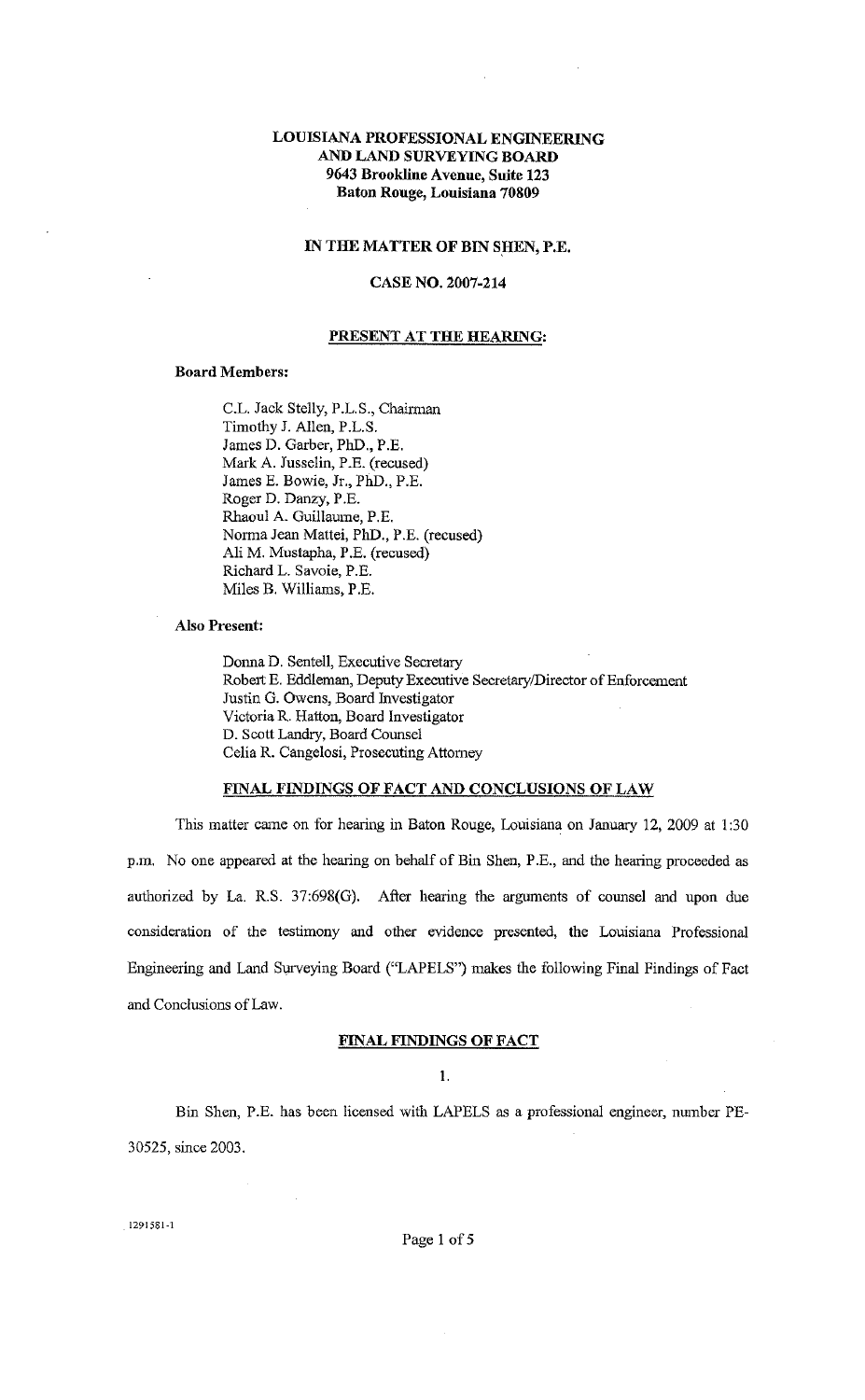On March 28, 2007, Mr. Shen submitted to LAPELS his Louisiana professional engineer license renewal form, confirming thereon that (a) he had met LAPELS' requirements for continuing professional development ("CPD") for the renewal period of April I, 2005 to March 31, 2007, (b) if selected for a CPD audit by LAPELS he would be required to submit documentation to validate completion of all CPD requirements and (c) failure to comply with such CPD requirements or false statements made by him could be cause for disciplinary action by LAPELS. See LAPELS' Exhibit I.

3.

LAPELS staff subsequently selected Mr. Shen for a random audit of his CPD records for the renewal period of April 1, 2005 to March 31, 2007. See LAPELS' Exhibit 2.

On or about August 3, 2007, LAPELS staff sent a letter to Mr. Shen notifying him of his selection for a random audit of his CPD records for the renewal period of April I, 2005 to March 31, 2007 and instructing him to provide LAPELS with his completed Professional Development Activity Log and all supporting documentation within thirty (30) days. Mr. Shen failed to respond to this letter.

5.

On October 12, 2007, LAPELS staff sent a letter to Mr. Shen by certified mail, retum receipt requested, notifying him that he had been deemed not in compliance with LAPELS' CPD requirements (due to his failure to submit the requisite documentation in response to the August 3, 2007 audit notice) and giving him one hundred twenty (120) days to provide proof of compliance, along with payment of a \$200 administrative fee. The letter was received by Mr. Shen on October 17, 2007. See LAPELS' Exhibit 3.

6.

On December 4-5, 2007, Mr. Shen responded by email and advised that he had not earned any of the required CPD hours. See LAPELS' Exhibit 4.

7.

On June 17, 2008, LAPELS staff sent a letter to Mr. Shen by certified mail (return receipt requested) and regular mail, advising him that LAPELS was considering preferring charges against 1291581-1

Page 2 of 5

<sup>4.</sup>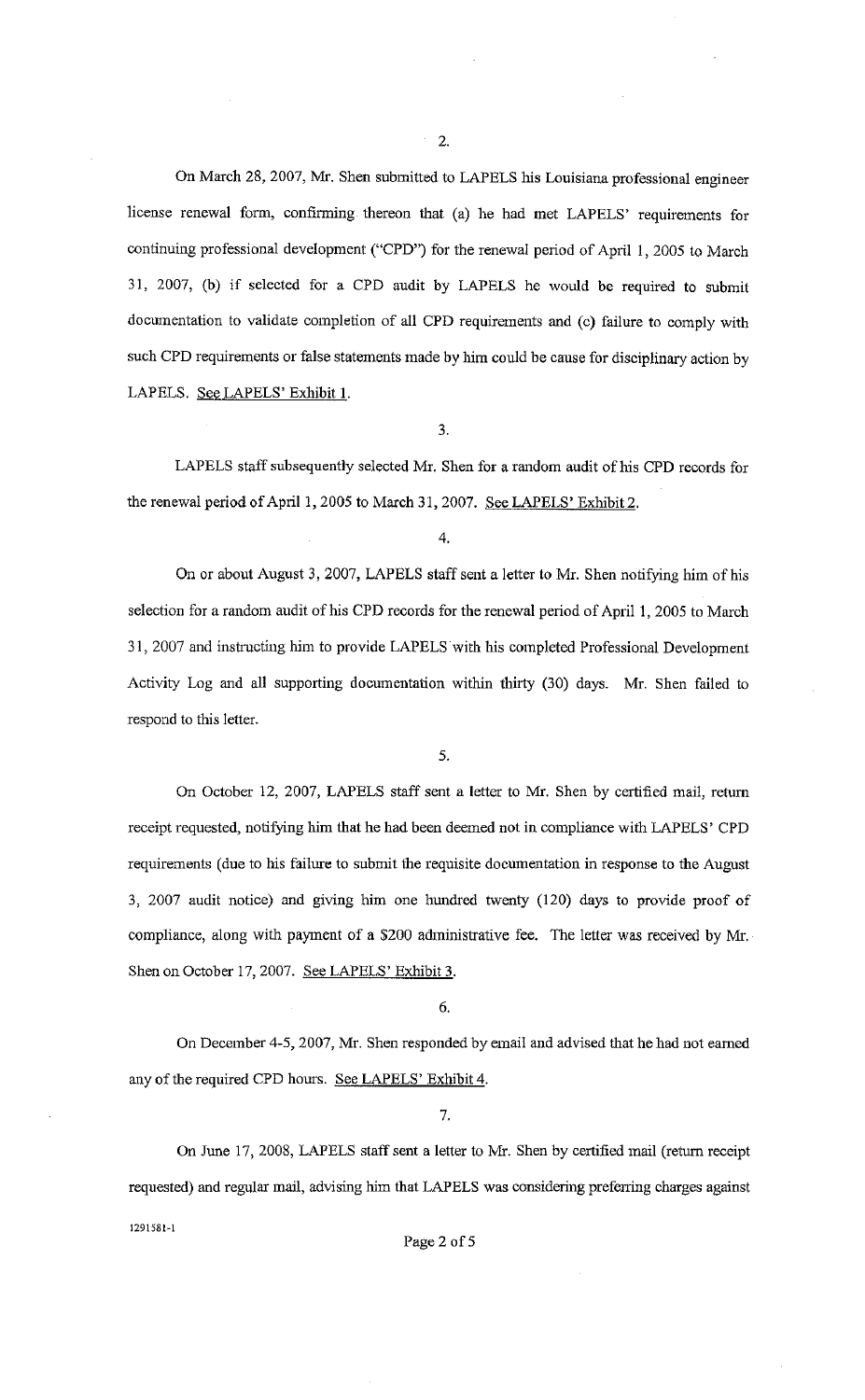him involving possible violations of (a) La. R.S. 37:698(A)(1), relative to the making of a false statement in applying for a renewal license, and (b) La. R.S. 37:698(A)(6), *to wit* LAC Title 46:LXI§3105, 3117 and 3119, relative to the failure to comply with LAPELS' CPD requirements. The letter also included a proposed Consent Order and advised Mr. Shen of his right to request an infonnal conference. The letter and proposed Consent Order were received by Mr. Shen on June 23,2008. See LAPELS' Exhibit 5.

8.

On July 18, 2008, Mr. Shen responded by letter, but did not request an informal conference and did not accept the proposed Consent Order. See LAPELS' Exhibit 6.

9.

On November 17, 2008, by a unanimous vote LAPELS preferred charges against Mr. Shen for an alleged violations of La. R.S.  $37:698(A)(1)$  (the making of a false statement in applying for a renewal license) and La. R.S. 37:698(A)(6), *to wit* LAC Title 46:LXI§3105, 3117 and 3119 (failure to comply with LAPELS' CPD requirements). LAPELS also directed that a hearing be set to consider the charges against Mr. Shen on January 12, 2009 at 1:30 p.m. at the LAPELS office. A copy of the Notice of Charges and Hearing was sent to Mr. Shen by certified mail (return receipt requested) on December 8, 2008. The letter and Notice of Charges and Hearing were received by Mr. Shen on December 11, 2008. See LAPELS' Exhibit 7.

10.

The actual costs incurred by LAPELS in connection with this case through January 9, 2009 (which is prior to the date of the hearing) amounted to \$1,643.53. See LAPELS' Exhibits 8 and 9.

#### FINAL CONCLUSIONS OF LAW

I.

LAPELS has jurisdiction over this matter because Mr. Shen is licensed by LAPELS as a professional engineer and he renewed his license in 2007.

2.

La. R.S. 37:698(A)(l) and (6) have at all relevant times provided as follows:

# §698. Disciplinary proceedings against licensees and certificate holders; procedure

A. The board shall have the power to take disciplinary action against any licensee or certificate holder found by the board to be guilty of any of the following acts or offenses:

1291581~1

#### Page 3 of 5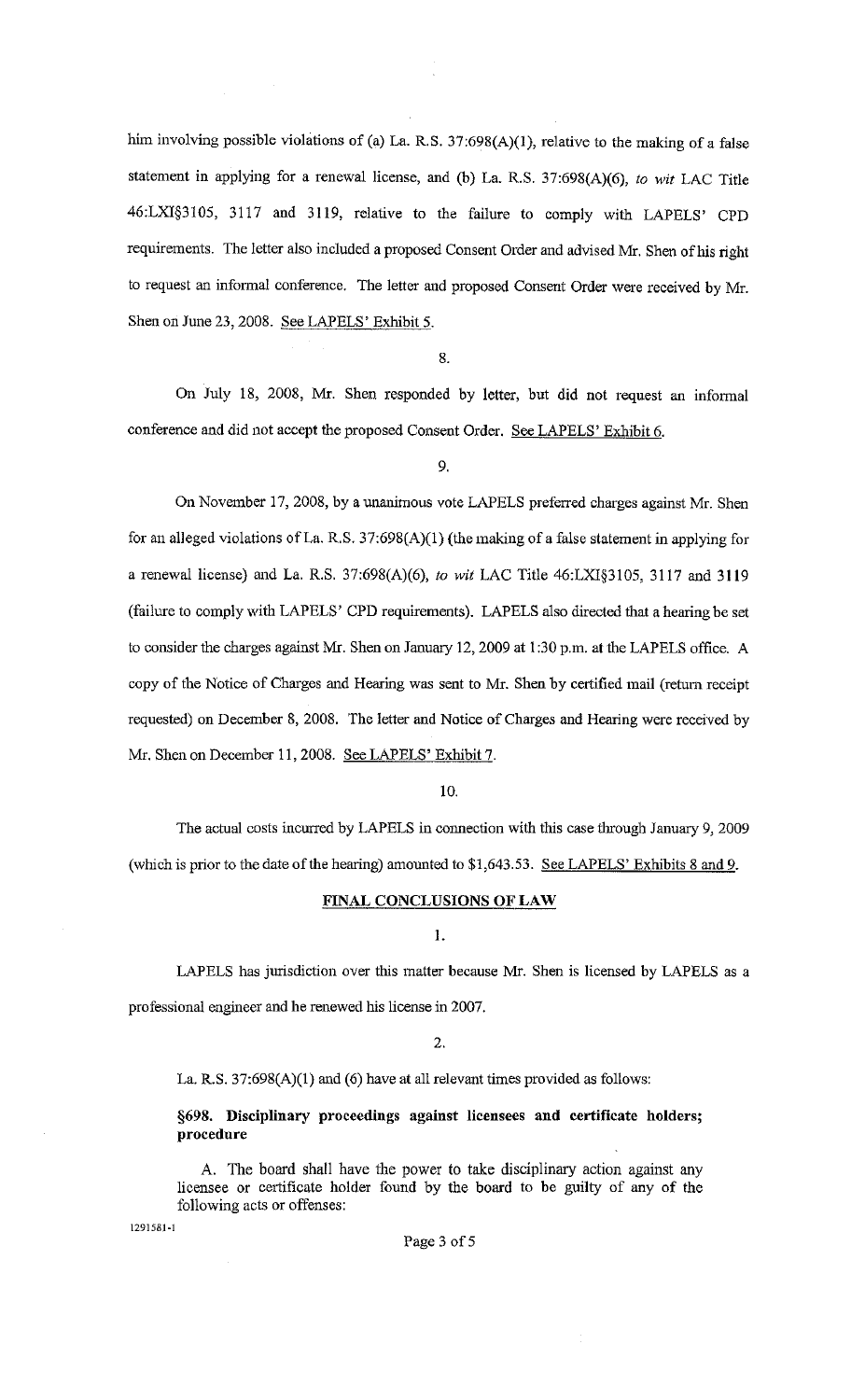(1) Any fraud, deceit, material misstatement, or perjury or the giving of any false or forged evidence in applying for a license or certificate, or in taking any examination, or in applying for any renewal license or certificate provided for in this Chapter.

 $\mathbf{1}$   $\mathbf{1}$ 

(6) Violation of any provision of this Chapter or any rules or regulations adopted and promulgated by the board.

# 3.

 $\mathbf{1}$   $\mathbf{1}$   $\mathbf{1}$ 

LAC Title 46:LXI§3105, 3117 and 3119 have at all relevant times provided, in

pertinent part, as follows:

#### §3105. Requirements

A. During each biennial licensure renewal period, every professional engineer licensee, including those licensed in two or more disciplines, is required to obtain 30 PDHs in engineering related activities.

I. At least one PDH shall be in professional ethics. Professional ethics concerns the standard of professional conduct and responsibility required of a professional engineer.

2. A minimum of eight PDHs shall be earned in Life Safety Code, building codes and/or Americans with Disabilities Act Accessibility Guidelines by every professional engineer licensee who designs buildings and/or building systems.

#### §3117. Audit and Review of Records

A. The board may request, at any time, that a licensee provide proof of compliance with all CPD requirements.

B. Additionally, the board will conduct random audits of biennial renewals of up to 30 percent of all board licensees.

D. Should the licensee fail to provide proof of compliance, or if discrepancies or deficiencies are discovered as the result of any of the reviews provided for in §311 7 .A -C, the licensee will be deemed not in compliance.

#### §3119. Failure to Comply

A. When a licensee is deemed not in compliance with the CPD requirements of the board, the licensee will be so notified and will be given 120 days to satisfy the board requirements. The licensee must provide documented evidence of compliance accompanied by payment of an administrative fee of \$200. Failure to comply will subject the licensee to disciplinary action as provided in the licensure law.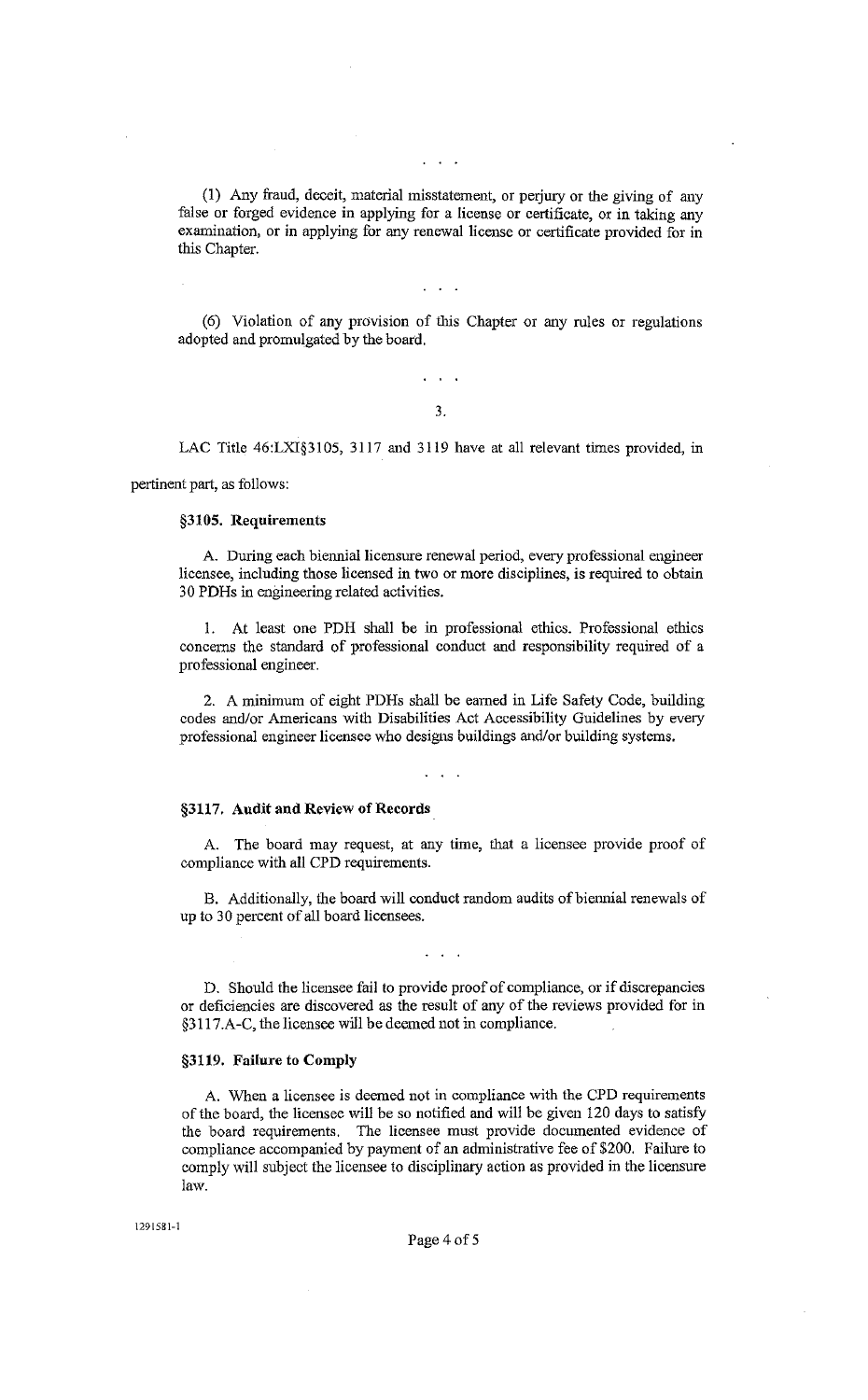Louisiana law gives LAPELS authority to take disciplinary action against Mr. Shen based on the facts in this case.

5.

Pursuant to La R.S. 37:698(A), (B) and (J), the disciplinary action which LAPELS can take against any person found by LAPELS to be guilty of any of the acts or offenses listed in La. R.S. 37:698(A) includes, but is not limited to, reprimand, probation, suspension, revocation, fine (in an amount not to exceed \$5,000 per violation) and all reasonable costs.

6.

Since Mr. Shen made a false statement in applying for his renewal license, failed to submit proof of CPD compliance in response to the audit of his CPD records and failed to pay the administrative fee, he violated La. R.S. 37:698(A)(l) and 37:698(A)(6), *to wit* LAC Title 46:LXI§3105, 3117 and 3119.

7.

A Final Decision and Order will issue this date assessing appropriate disciplinary action against Mr. Shen.

Baton Rouge, Louisiana, this 13th day of May, 2009.

**LOUISIANA PROFESSIONAL ENGINEERING AND LAND SURVEYING BOARD** 

 $\frac{By:}{TM}$ Chairman

**1291581-1** 

Page 5 of 5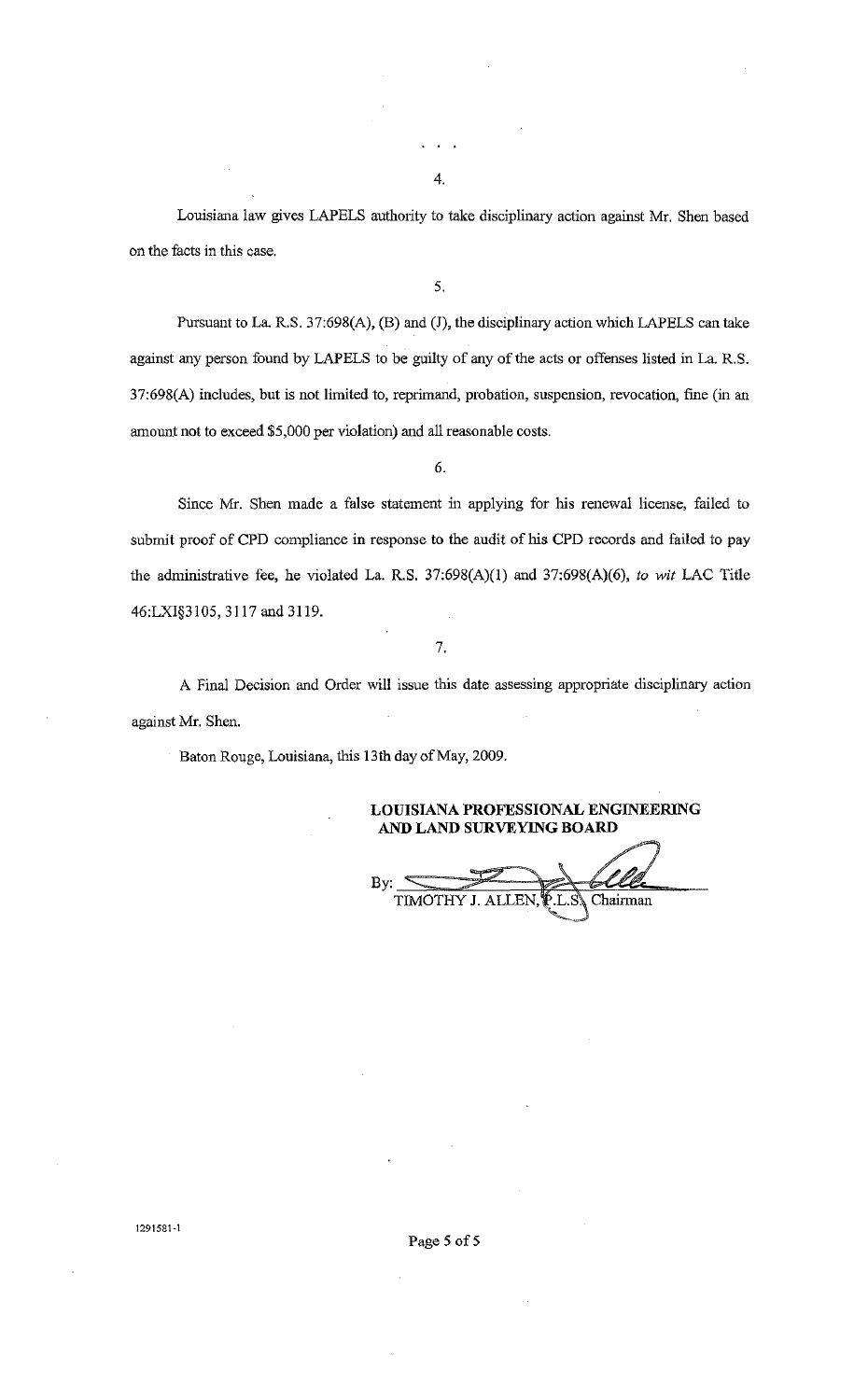# **LOUISIANA PROFESSIONAL ENGINEERING AND LAND SURVEYING BOARD 9643 Brookline Avenue, Suite 123 Baton Rouge, Louisiana 70809**

#### **IN THE MATTER OF BIN SHEN, P.E.**

#### **CASE NO. 2007-214**

## **FINAL DECISION AND ORDER**

The Proposed Findings of Fact and Conclusions of Law and Proposed Decision and Order were issued and forwarded to Bin Shen, P.E. and the prosecuting attorney (Celia R. Cangelosi) on March 4, 2009. No exceptions or briefs were filed or oral argument requested by Mr. Shen or the prosecuting attorney. After due consideration of the Proposed Findings of Fact and Conclusions of Law and Proposed Decision and Order,

## **IT IS ORDERED THAT:**

I.

The Louisiana Professional Engineering and Land Surveying Board ("LAPELS") adopts its Proposed Findings of Fact and Conclusions of Law as final in this case, and the same is incorporated herein by reference as if set forth in *extenso.* 

2.

The charges against Bin Shen, P.E. under La. R.S. 37:698(A)(l) and 37:698(A)(6), *to wit*  LAC Title 46:LXI§3105, 3117 and 3119, are hereby sustained.

3.

Mr. Shen is hereby assessed a fine in the amount of Five Hundred and No/100 (\$500.00) Dollars.

4.

Mr. Shen is also hereby assessed an administrative fee in the amount of Two Hundred and No/100 (\$200.00) Dollars.

5.

Mr. Shen is also hereby assessed the actual costs incurred by LAPELS in connection with this case through the hearing in the amount of Two Thousand Five Hundred Twenty-Six and 53/100 (\$2,526.53) Dollars.

1291581~1